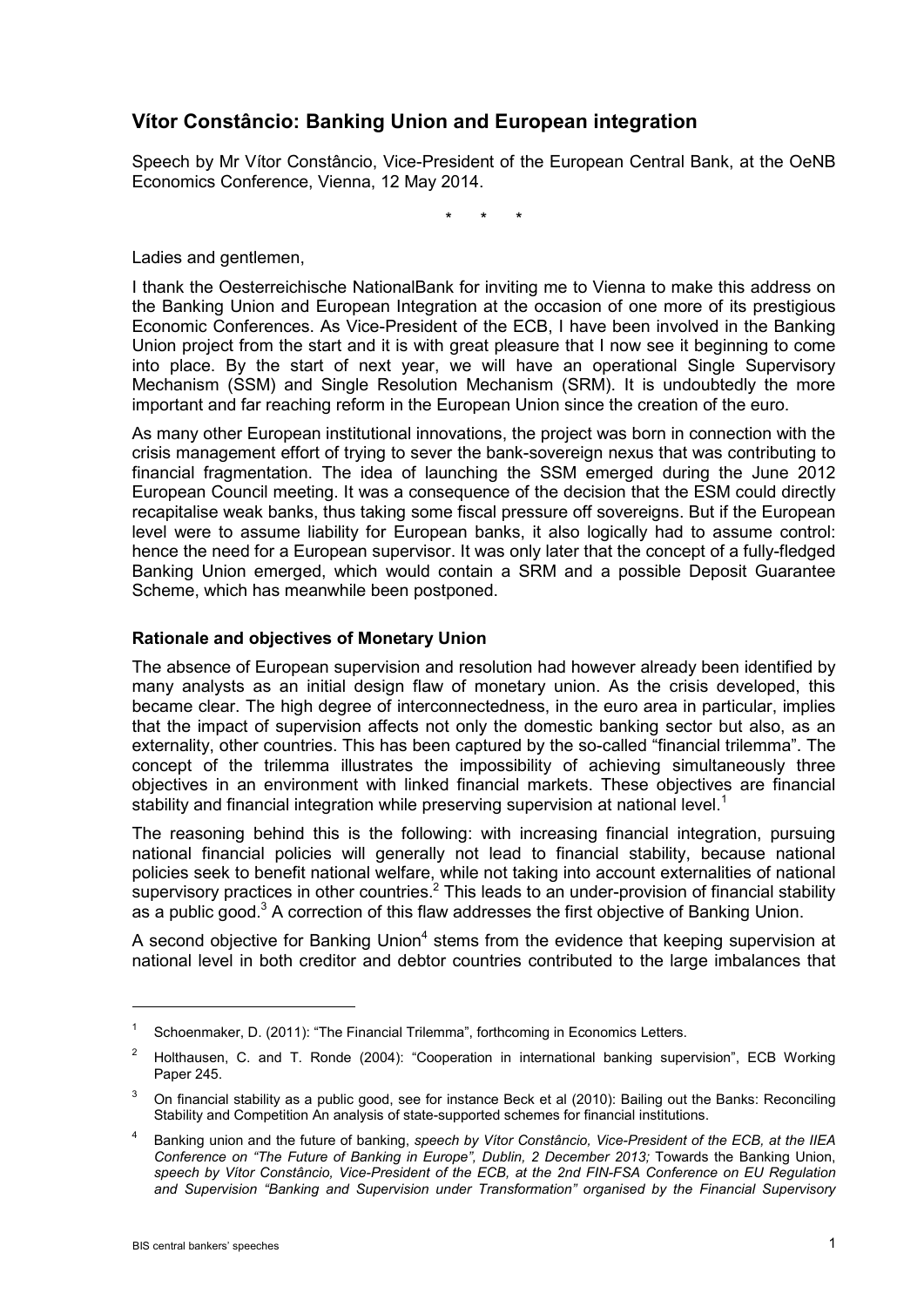developed before the crisis. Without unified supervision, it was impossible to contain the build-up of such imbalances in the pre-crisis period. National supervisors had to respect the single market rules and lacked the macro-prudential tools to offset the effects of large capital inflows. As I have often underlined, private debt intermediated by the banks, more than public indebtedness, was at the heart of developments in peripheral countries.<sup>5</sup> By introducing supervision at the European level, the Banking Union now offers a possibility to better pre-empt such developments in the future – and therefore to better protect the real economy and financial stability in the whole area.

A third objective of the Banking Union is the contribution it can provide to financial integration, by separating banks' robustness from sovereigns and consequently reduce markets' fragmentation.

The fourth objective is closely connected with the third one. Imperfect financial integration in a currency union directly complicates the task of the central bank. It becomes harder to achieve a smooth transmission channel of monetary policy and to ensure similar levels of interest rates across countries. Thus, the tendency towards less financial integration induced by both the financial crisis and institutional shortcomings has undesirable effects also for the conduct of monetary policy.

A final objective of Banking Union is to increase the efficiency of the banking system which is the dominant source of finance for the European economy. This will be achieved in different ways. First, the SSM will be a strong and independent supervisor, enforcing supervision consistently across the participating Member States. With supervision at a European level, the focus of supervisory activities will be aligned with the activities of cross-border banks and the area-wide financial sector, thus less subject to domestic considerations.

With a micro-prudential task and an extensive set of powers, the SSM should be able to monitor risks faced and stemming from individual banks in the system and address them in a timely fashion. This is supported by the macro-prudential task conferred to the ECB entailing the monitoring and addressing of risks from a system-wide perspective. The fact that the ECB has been given power over the direct application of macro-prudential instruments as well as a coordinating role among all member states, is an important innovation of the new Regulation that will improve financial stability in the euro area. Furthermore, the SSM will have a European focus and support the development and effective application of the single rulebook, the harmonisation of supervisory practices and procedures, creating a level playing field and reducing compliance costs. The SSM, coupled with the other elements of the Banking Union should be conducive to ensuring the most efficient allocation and transfer of intra-group capital and liquidity. Therefore, it should contribute to the creation of truly pan-European banks and enhance cross-border banking integration which will reduce transaction and compliance costs and bring efficiency gains.

On the other hand, the new framework may lead down the road to a period of consolidation in a not much concentrated European banking sector. In fact, there is scope for further consolidation without reinforcing the so-called "too-big-to-fail" problem and for reaping the benefits of efficiency-driven consolidation. The present weak profitability in the banking sector and the existence of over-capacity in certain areas of the European market suggest that some efficiency gains could be achieved.

*Authority, Helsinki, 12 February 2013;* Towards a European Banking Union, *speech by Vítor Constâncio, Vice-President of the ECB, Lecture held at the start of the academic year of the Duisenberg School of Finance, Amsterdam, 7 September 2012 (ECB website).*

<sup>5</sup> See "The European Crisis and the role of the financial system", *speech by Vítor Constâncio, Vice-President of the ECB, at the Bank of Greece conference on "The crisis in the euro area" Athens, 23 May 2013 (ECB website).*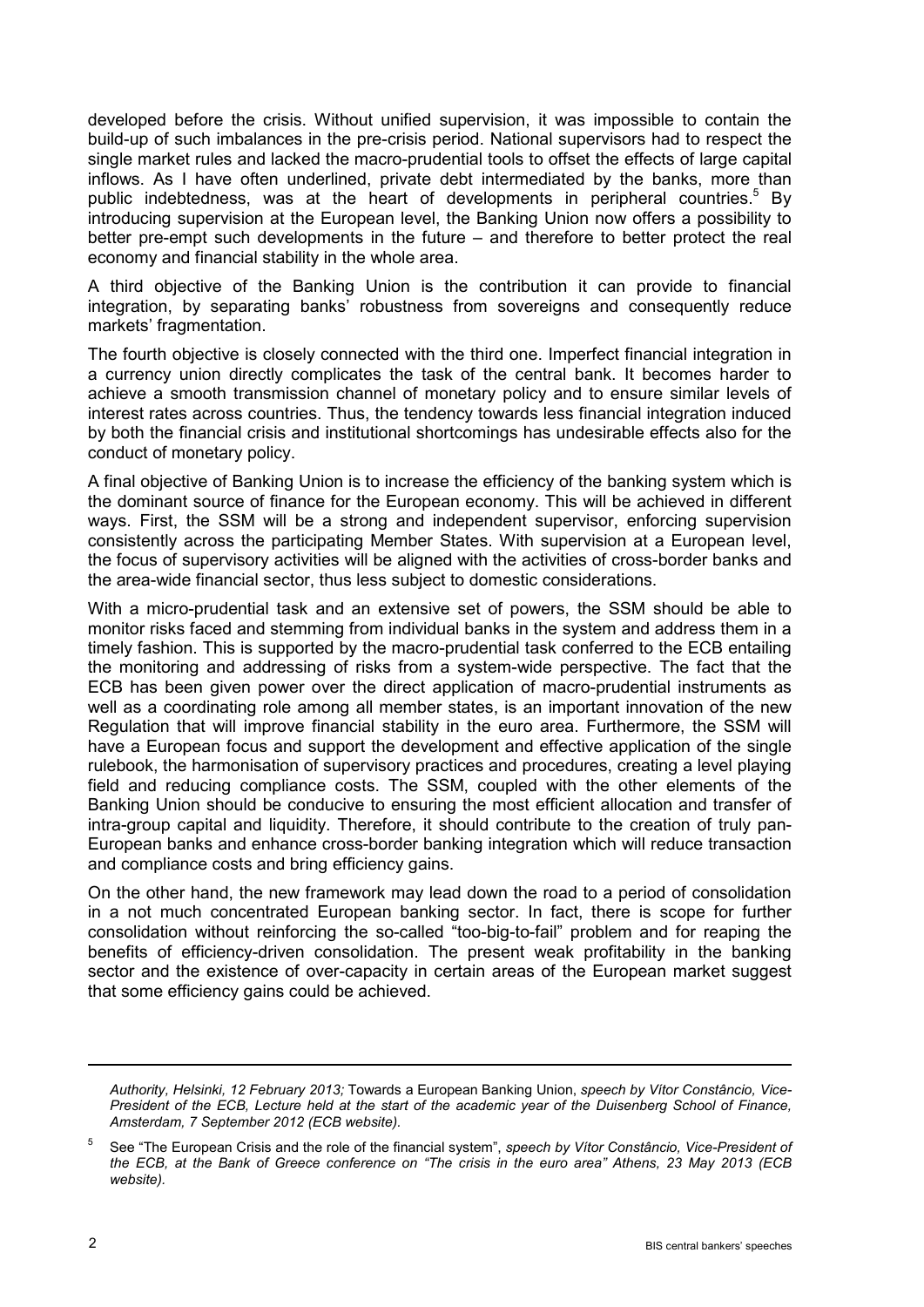Besides these fundamental goals, Banking Union also involves two practical aspects of more immediate concern that I will now address: (i) the repairing of banks' balance sheets to unclog the impaired credit channel and consolidate the on-going mild economic recovery; (ii) the reduction of the bank-sovereign loop in order to further mitigate the remaining financial fragmentation $^6$ . I will complete my remarks by addressing the role of the SRM as the necessary complement to the SSM in the Banking Union and finally, by dwelling upon the broader implications of Banking Union for European Integration. I will only briefly touch upon the SSM as my colleague Danièle Nouy will elaborate on SSM issues during her speech later today.

#### **Bank recapitalisation and the economic recovery**

In the past few years, one could hear many voices urging European policy makers to repair the balance sheets of banks so that these could again lend to the real economy and jump start GDP growth. There will be no growth without finance, the narrative goes. In this vein, the fact that the U.S. has returned to robust economic growth faster than Europe has been, to a large degree, attributed to policy-makers acting quickly to repair the balance sheets of U.S. banks.

This narrative, while intuitively compelling, is missing two crucial points. The first is that euro area bank balance-sheet repair has started for some time already. As I recalled recently<sup>7</sup>, since the onset of the global financial crisis, the top 20 European banks have increased capital, net of share buy-backs, by higher amounts than the corresponding top 20 American banks: USD 289 billion by EU banks against USD 179 billion by U.S. banks. And according to the FDIC, the leverage ratios of the biggest European banks, calculated according to the same accounting standards, are very close to their American peers<sup>8</sup>. Furthermore, since midlast year in particular, European banks have implemented write-offs and increased provisions and capital, partly anticipating the Comprehensive balance-sheet Assessment that the ECB is conducting this year. Our estimates based on public information indicate that SSM banks (comprising 128 institutions) have, from July 2013 to April 2014, strengthened their balancesheet by EUR 104 billion. Measures taken include: EUR 34 billion through issuance of quoted shares (implemented and publicly announced), EUR 15 billion through the issuance of contingent capital hybrids or EUR 19 billion relating to additional provisioning. As a result, confidence in the euro area banking sector has improved and since the first quarter of last year, banks' stock prices have risen at almost double the rate of the market average growth.

But even if we were to agree that completing the strengthening of European banks is a *necessary* condition to consolidate the recovery, it is far from being a *sufficient* condition for jump starting growth in Europe. I caution that even a complete rehabilitation of the euro area's banking system (which is well on its way thanks to the various policy steps related to the Banking Union) will not guarantee a quick return to high growth and low unemployment. In fact, there are a number of challenges, both immediate and particularly medium-term ones, that the euro area economy is facing and which are potentially more difficult to overcome than repairing the banking sector. Let me name a few: in spite of the confirmed ongoing economic recovery, investment is still 20% below its 2007 level; there is a general weakness of demand and medium-term challenges to introduce structural reforms necessary

Vítor Constâncio "Banking Union: meaning implications for the future of banking" speech at Banking Union Conference organised by Master in Banking and Financial Regulation, Navarra University, Madrid, 25 of April 2014.

Vitor Constâncio "Growing out of the crisis: is fixing finance enough?" speech at the Levy Institute Hyman Minsky Conference on The state of the US and the World economy, Washington DC, 10 April 2014 (see ECB site).

<sup>8</sup> "Basel III Capital: A Well-Intended Illusion", remarks by FDIC Vice-Chairman Thomas M. Hoenig to the International Association of Deposit Insurers, 2013 Research Conference in Basel, Switzerland.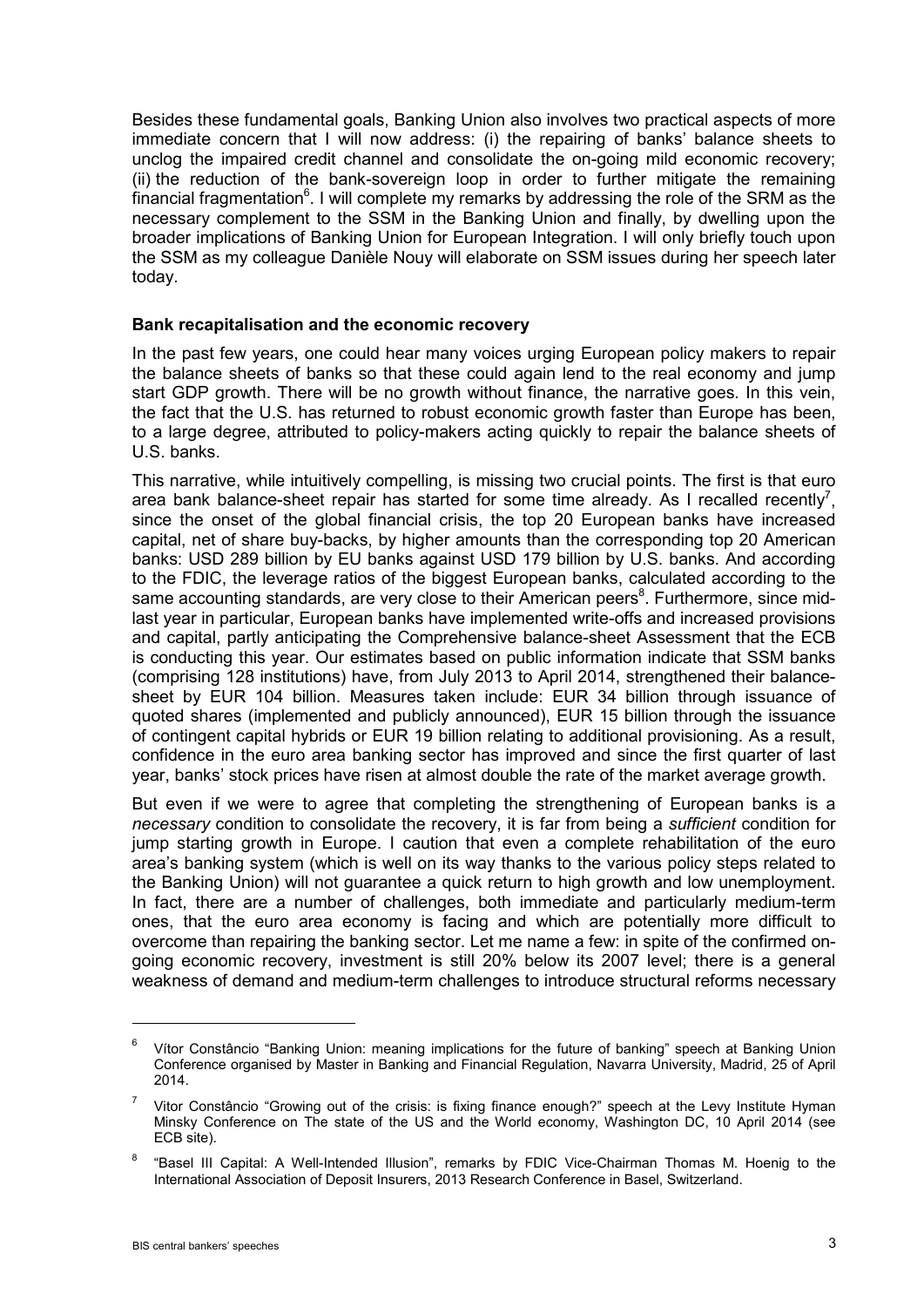for a quantum leap in total factor productivity are compounded by negative demographic developments. In fact, in the near future, the European workforce will start declining by 0.6% a year until 2030.

Of course, this is not to say that financial sector weaknesses are not important, or sufficiently recognised. The broad Comprehensive Assessment that we have started reflects precisely the importance of balance-sheet repair. My point is rather that while the on-going deleveraging in the banking sector certainly plays an important role in the inadequate current levels of credit supply to the real economy, factors related to the demand side may play an even more important role. The weak demand outlook combined with the slack in industrial capacity is the most important explanation for the drop in private investment since the crisis, and the most relevant limiting factor for future investment. In addition, the protracted period of low inflation and consequent low nominal growth will increase the burden of the debt overhang of households and governments, further complicating the recovery process.

## **The separation of banks from sovereigns**

As I mentioned before, the goal of separating the fortune of banks from that of the sovereigns and vice-versa through direct European recapitalisation of weak banks via the European Stability Mechanism (ESM) was present in the embryo of what later became the Banking Union project. Somewhat ironically, however, this widening of the focus caused the initial objective to become obscured. The question of European direct recapitalisation – for which a framework has still not been published– ceased to be the main focus of attention. In the view of many commentators, the SRM became the expected instrument to achieve the separation between banks and sovereigns. But I think this is a somewhat misleading view as I will explain later.

The SSM and the SRM, both components of the Banking Union thus contribute to reducing the negative feed-back loop between banks and sovereigns. One important objective of the SSM Regulation is to improve the quality of supervision and to ensure strong homogenous supervisory standards across the euro area. The essential contribution that European supervision can give to the separation of banks and sovereigns is the build-up of trust in the robustness of banks as stand-alone entities, so that enhanced confidence by their peers can help normalise interbank markets and overcome financial fragmentation.

The establishment of the SRM also addresses the problem of breaking the bank-sovereign nexus because the orderly resolution of banks, even large ones, helps to avoid costly rescues by sovereigns that may endanger their own finances.

In practice, however, the SSM and SRM may not be sufficient to completely sever the ties between sovereigns and their domestic banks. The effect of SSM and harmonised supervision on trust among banks may be more limited than expected, while the SRM, important for organising orderly resolutions, is limited in the amount of resources it can contribute to recapitalisations.

The Bank Recovering and Resolution Directive (BRRD) is in my view the most crucial regulatory change in Europe in relation to breaking the bank-sovereign nexus. It represents a true paradigm change, ending the culture of bail-out and ushering in a culture of bail-in. As of 2016, in all resolution cases, the BRRD will require a bail-in of shareholders and creditors equal to at least 8% of total liabilities of a given bank, including own funds. Only after the 8% threshold of bail-in is attained can money from the resolution fund be used and for a maximum amount of 5% of total liabilities (including own funds) of the concerned bank. Public money for recapitalisation, either national or European, can thus only be considered at the very end of the process after the other two sources of remedial action have been used. Furthermore, the "government financial stabilisation tools" that the Directive introduces is an instrument of last resort after having assessed and exploited the other resolution tools to the maximum extent possible.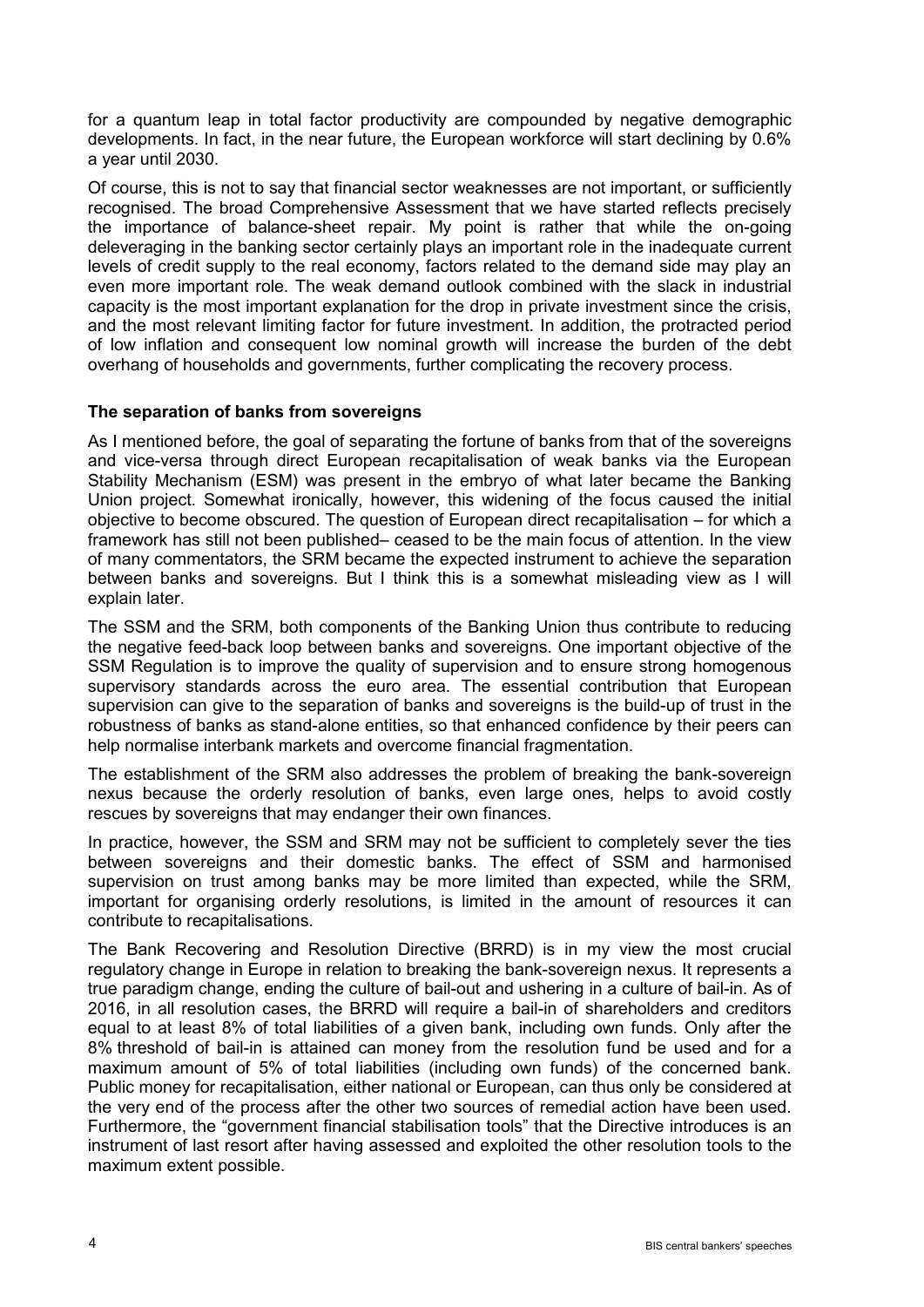The amount of 8% is very substantial compared to the losses banks faced in the recent crisis. To give you an idea, between 2008 and 2010 only one bank had losses exceeding the 8% threshold, and the average for all other banks was slightly less than 3%. Thus, under the BRRD, the injection of public money into banks, either from national governments or from direct European recapitalisation, will happen only in quite rare occasions. Bail-in of shareholders and creditors plus the use of the Resolution Fund should in most conceivable cases be enough to cover the losses incurred by a failing bank. Consequently, part of the debate about direct European recapitalisation and about the role of the SRM in delinking banks and sovereigns, was *post-factum* somewhat misplaced.

The implications of this Directive are therefore far-reaching. Participant countries in the Banking Union are shedding considerable sovereign power. In fact, large countries with strong public finances are effectively renouncing their ability to provide domestic banks with the implicit subsidy of public support that would reinforce their advantages in increasing their market share. The strength of these banks when competing in the European market will be reduced as the new situation will be progressively reflected in their ratings and funding costs. Similarly, countries with vulnerable public finances and smaller banks will no longer be able to support and possibly not be able to keep their national champions. In accepting the transfer of supervision and resolution of banks to the European level, euro area countries are committing to a remarkable sharing of sovereignty which could be a positive sign of their willingness to deepen European integration in general.

It is worth mentioning that the BRRD rules about bail-in enter into force only in January 2016. They will therefore not apply to the recapitalisations in the context of the Comprehensive Assessment that the ECB is conducting and to be implemented this year and the next. The bail-in rules that will be then in place stem only from the European Commission's communication on "State Aid rules to support measures in favour of banks in the context of the financial crisis" of July 2013, which establishes that any public support to banks considered as State Aid should be preceded by bail-in of bank shares, capital hybrids and subordinated debt. The text contemplates that exceptions "can be made where implementing such measures would endanger financial stability or lead to disproportionate results". For specific cases at the end of the Comprehensive Assessment, it may be adequate to invoke such principles.

On a more general note, it is clear that to avoid moral hazard, any public interventions should penalise shareholders and managers appropriately, as was done in the exemplary case of the Nordic banking crisis. Here financial and economic collapse was avoided with, in the end, virtually no costs for taxpayers when the restored banks were sold. Thus, after the misbehaviour of several institutions that triggered the recent crisis – which by the way is still being uncovered – I fully support the change of culture from easy public bailouts to a new culture of private bailing-in. The burden of proof should be put on those who want to invoke exemptions to the new approach.

Yet, we need to bear in mind that it is not only direct public support for banks that has a cost for taxpayers, but also financial instability – indeed, the costs of the latter may be higher. Compare the worldwide costs for taxpayers stemming from the absence of public intervention to rescue Lehman Brothers, with the zero cost for taxpayers following the US TARP 700 billion dollars injection into US banks in 2008 which have by now been totally repaid by the banks. In other words, financial instability can have a meaningful cost to taxpayers even if it is not visible in the very short term  $-$  a notion that all policy makers should keep in mind.

The new European legislation does allow, as a last resort, for interventions that can safeguard financial stability in a Member State or in the area as a whole. I trust that this legislation will be applied by the competent authorities with rigour, wisdom and a sense of proportion in the aftermath of our Comprehensive Assessment.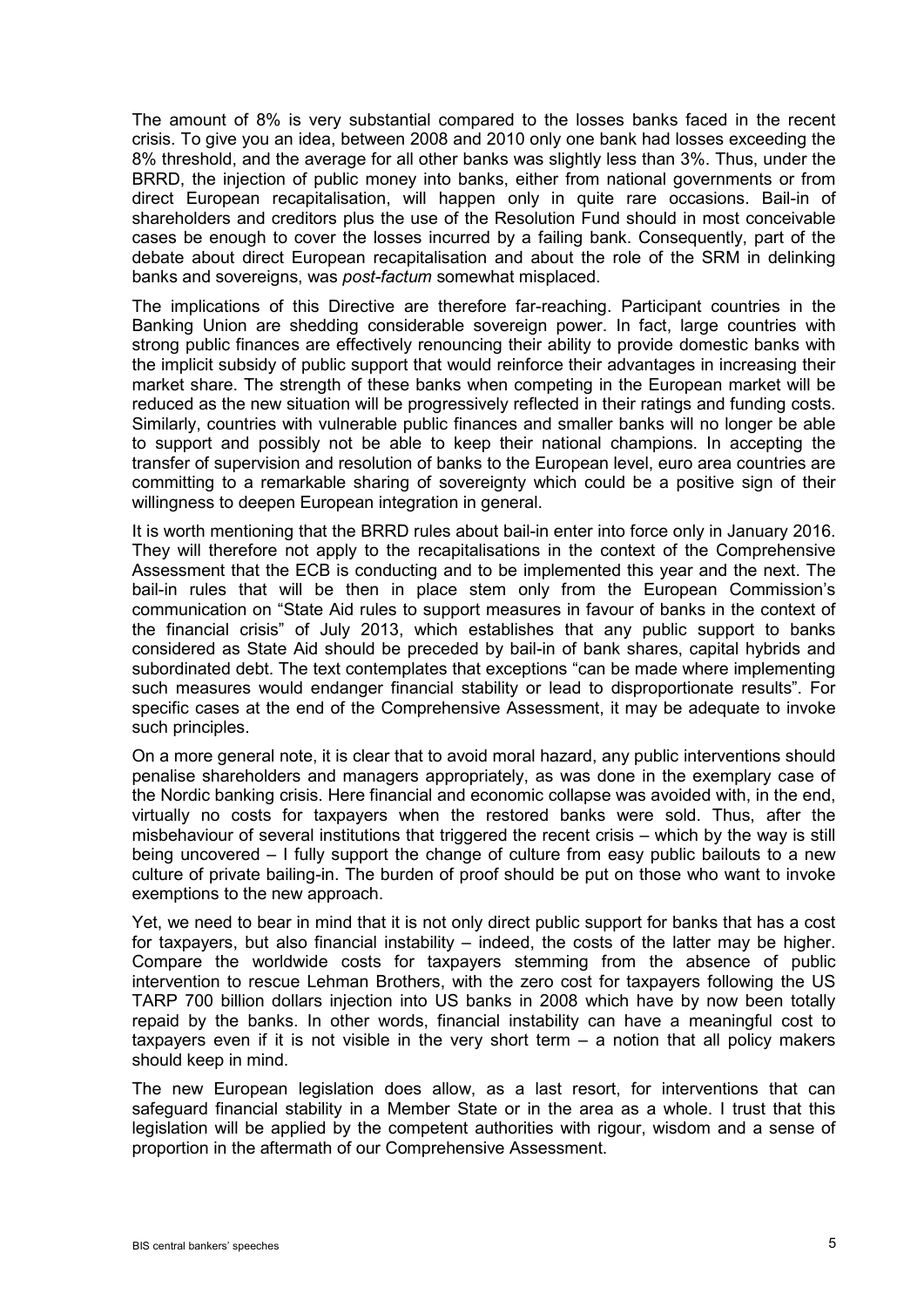#### **SRM as a necessary complement to the SSM**

My remarks about the SRM – as a mechanism less relevant than the BRRD rules for the severing of the bank-sovereign nexus – do not aim to belittle the crucial importance of the SRM for Banking Union. To begin with, the implementation of the BRRD bail-in rules will be done by the SRM at the European level. The credibility of the SSM as supervisor is also dependent on the existence of a credible mechanism to proceed swiftly, orderly and efficiently in the resolution of banks that have attained the point of non-viability.

The crisis showed that the cooperation and coordination between national resolution authorities is often incapable of taking swift and efficient decision on cross-border bank failures. In past cases, national interests tended to prevail, even if resolution costs became larger. In the SRM, the Single Resolution Board will take the resolution decisions for all cross-border banks and all banks under direct ECB supervision. Resolution decisions can be taken under a common interest, in swift and unbiased fashion, notably in the case of crossborder cases, while taking into account spill-overs and contagion risks.

A robust SRM, as a complement to the SSM, will address all these shortcomings. The ECB has always been of the view that a robust SRM should contain key essential features for effective resolution, namely: (a) a single system, (b) a single authority with efficient decisionmaking procedures (c) a single fund and (d) a backstop facility for bridge financing. We have stated this in our opinion on the SRM proposal as well as in many speeches. I am therefore very pleased that the agreed SRM regulation broadly fulfils these criteria.

## **A single system**

To begin with, the SRM follows an integrated approach, in which all banks of EU Member States that participate in the SSM fall under the SRM. Any Member State outside the euro area which opts to join the SSM will thus automatically also fall under the SRM.

The powers of the SRM will embrace all resolution tasks, e.g. from assessing the resolvability of banks and drawing up resolution plans, to deciding on resolution schemes for failing banks and whether to make use of the Fund in such cases. These tasks are shared between the Board at the European level, which is directly responsible for all banks under direct ECB supervision and all cross-border banks, and the national resolution authorities, which are responsible for the other banks.

However, the Board may at any time decide to directly exercise all the relevant powers under the Regulation with regard to any of the indirectly supervised banks. In addition, the Board also becomes directly involved whenever a resolution of an indirectly supervised bank will make use of the Fund. Finally, there is also an option for Member States to choose that the Board will be responsible for all banks in their jurisdiction. These features make the SRM a single system.

## **The Single Resolution Board**

At the centre of the SRM there needs to be a single authority with operational independence and sufficient decision-making authority to take resolution action in the interest of the euro area and of the Union as a whole. This is achieved with the setting up of the Single Resolution Board.

The Board will meet in two different compositions: the plenary and the executive sessions. The executive session will consist of a Chair, four independent full-time members and two observers from the Commission and the ECB, respectively. The plenary session will encompass all members of the SRB, which – on top of the ones just mentioned – will include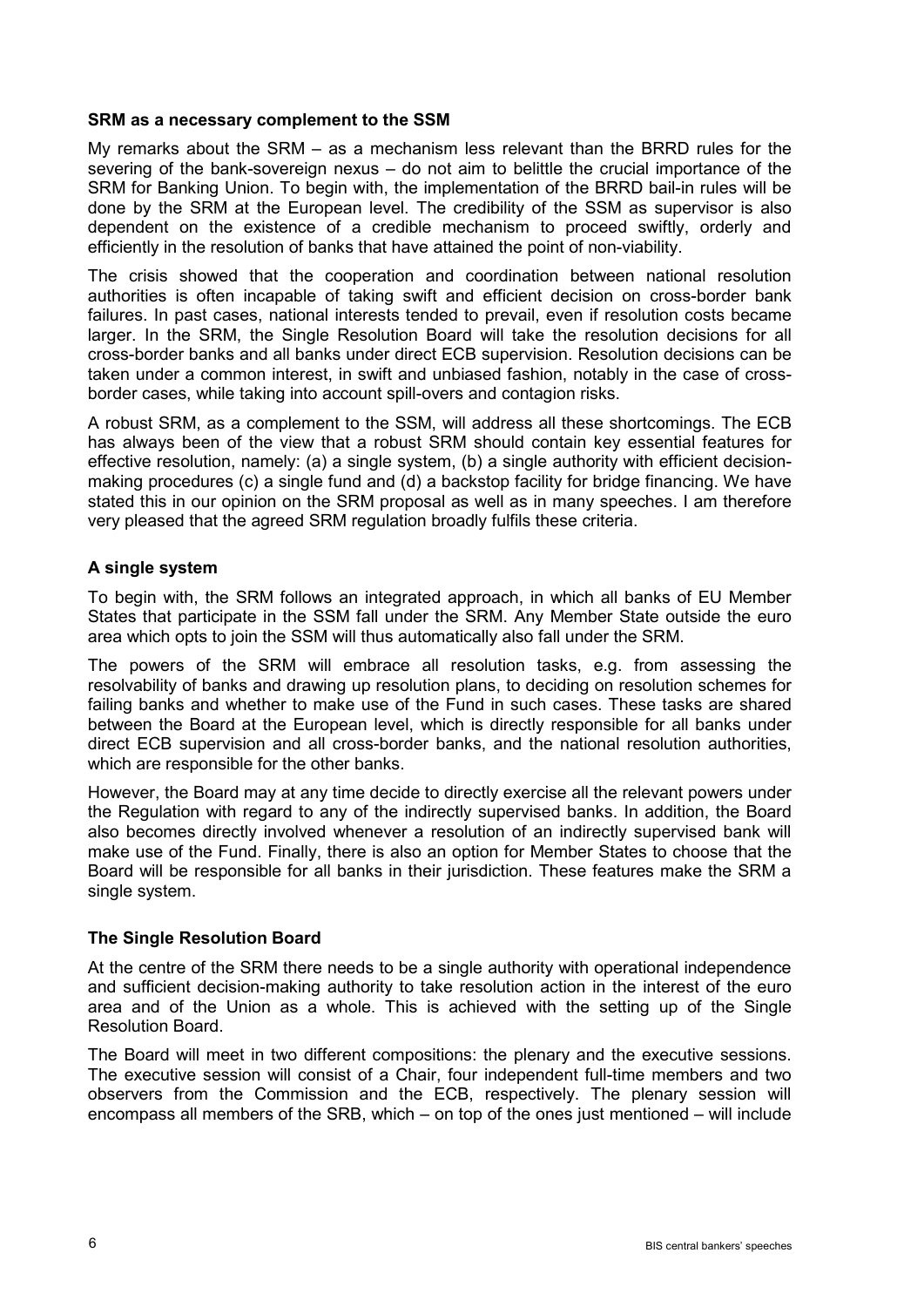one member appointed by each participating Member State, representing the national resolution authorities.<sup>9</sup>

The fact that the ECB will be an observer in the Board, with no voting rights, is supported by the ECB. This accurately reflects the need to have the supervisor involved in resolution matters, while maintaining the necessary separation of institutional responsibilities between the supervisory and resolution function in the Banking Union.

The decision-making within the Board is designed to enable taking resolution action in the interest of stability within the euro area and of the Union as a whole. In particular, decisions in the executive session should be made by consensus. If the executive session is not able to reach a joint agreement by consensus, the Chair and the permanent members will take a decision by a simple majority. By reaching a decision either by consensus or by a majority, efficient a European decision-making should be ensured.<sup>10</sup>

#### **Decision-making in resolution**

It is important that the decision-making process in the SRM allow for timely and efficient decision-making, if necessary, within a very short time such as a weekend. It is therefore welcomed that the decision-making process in the SRM is capable of this, in spite of the fact that it may involve both the Commission and the European Council. Let me describe this process as simply as I can.

If all the conditions for resolution are met, the Board will adopt a resolution scheme for the institution or group in question, which is thereafter transmitted to the Commission. This may be fairly straight-forward if the scheme is based on agreed and adequate ex-ante resolution planning for the institution or group in question, and preparations for resolution had been taken prior to the triggering point.

The Commission can approve the resolution scheme from the Board in two ways: approving it upfront or raising no objections within 24 hours. After this, the resolution scheme is adopted and can be implemented by the national resolution authorities as instructed by the Board. It is an important feature of the final text that the European Council only becomes involved in the decision-making at the explicit request of the Commission.<sup>11</sup>

<sup>&</sup>lt;sup>9</sup> The plenary session will take decisions by simple majority when it discusses issues of a general nature, such as the annual work programme, the budget, or the rules of procedure. Each member will have one vote, and in case of a tie the Chair will have the casting vote. The executive session will prepare all decisions concerning resolution procedure and adopt those decisions. When deliberating on the resolution of a bank or group, the executive session will also involve the members of the directly concerned Member States in the decisionmaking process. Each member, including the Chair, will have one vote. In neither session will the observers have a vote.

 $10$  There are exceptions to this division of responsibilities between the plenary and executive sessions. First, whenever a resolution scheme would require the use of the Fund above certain thresholds, which levels depend on what the Fund's means will be used for, a member of the plenary can within a strict deadline request the plenary session to decide. In such a case, the decision will be taken by a simple majority of the plenary members, but the majority must also represent certain levels of contributions to the Fund. Second, any decision which would involve the raising of ex post contributions from the banks or voluntary borrowing between financing arrangements, among other things, will also be taken by the plenary session. During the transitional period, such decisions require a majority of 2/3 of the plenary members, representing at least 50% of contributions to the Fund. In the steady state, after eight years, the same majority share of the plenary only need to represent at least 30% of contributions to the Fund to take such decisions.

This would be the case when the Commission does not agree with the scheme adopted by the Board. In such case, within 12 hours from receiving the resolution scheme from the Board, the Commission may propose to the Council to either: (i) object to the resolution scheme on grounds that there is no public interest of resolution, or (ii) approve or object to a material modification of how much the Fund is used in the resolution scheme. In such a case, the Council should, still within these first 24 hours, either approve or object to the Commission's proposal by a simple majority decision. In other words, they cannot amend it, only approve or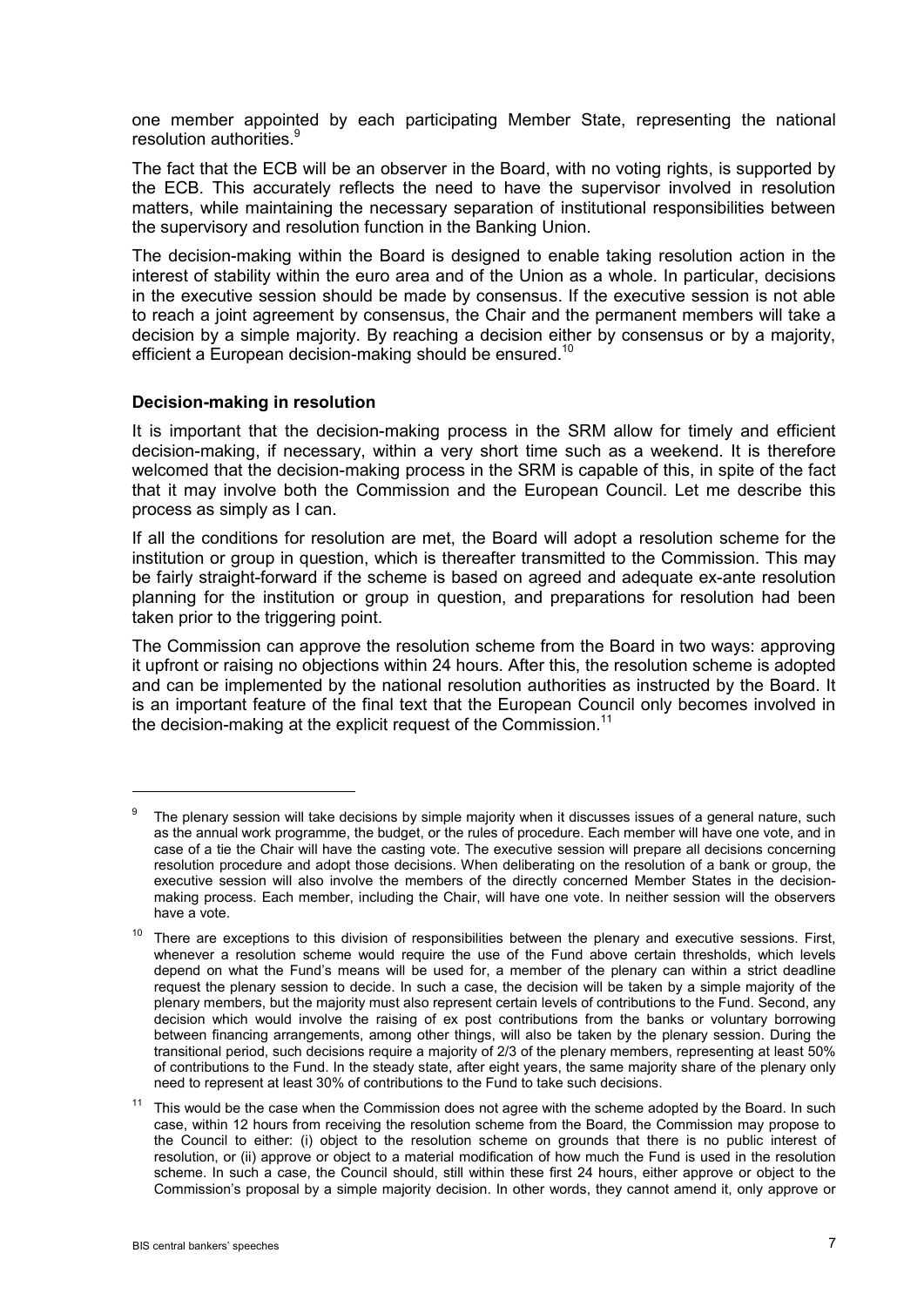#### **The Single Resolution Fund**

Turning to the Fund, the Board's control of a common resolution fund is an essential element of the SRM. The Fund will be key to ensure adequate resolution financing without drawing on public funds and for taking swift actions, since it eliminates the need for protracted burdensharing discussions for cross-border banks.

Although the SRM Regulation set up the Fund, the order by which bank contributions are raised at national level and pooled at EU level are detailed in accordance with an Intergovernmental Agreement on the transfer and progressive mutualisation of those contributions into a single fund. According to the political agreement reached, the target level for the Fund will be 1 % of the amount of covered deposits of all banks authorised in the participating Member States. This target should be reached in eight years, with the gradual mutualisation being frontloaded with 40% of the total in the first year.

During the transitional period of eight years, the contributions collected at national level will be allocated to separate national compartments corresponding to each participating Member State. These national compartments will be subject to progressive mutualised usage and will cease to exist at the end of the transition period. If there is a need to draw on the Fund in the transition period, the Intergovernmental Agreement lays out a funding pecking order, which should be used by the Board.<sup>12</sup>

Surely, one cannot rule out that situations may arise where the means available in the Fund are insufficient, e.g. because it they are currently being tied up in an on-going resolution case, and where ex post contributions cannot be accessible in a timely manner. For the credibility of the Fund, and thereby the SRM and the Banking Union as a whole, it will be of paramount importance that effective and sufficient financing of the Fund is ensured.

The ECB pleaded for the creation of a credit line to be made available as it is the case the American FDIC or that, in alternative, that the Fund could go to the financial markets to raise resources with the guarantee of Member States. In the end, the final text only mentions that there is an obligation of the Board, in cooperation with the participating Member States, to take the necessary steps to develop the "appropriate methods and arrangements" that will boost of the borrowing capacity of the Fund by the date the SRM will be applicable.

Nevertheless, it is somewhat encouraging that in addition the Inter-governmental Agreement specifies that a common backstop will be developed during the transition period of the Fund. Such a backstop will undoubtedly facilitate borrowings by the Fund. Let me be clear, however, that in an event that the credit line to the backstop would temporarily be drawn upon, it will be subject to the principle of fiscal neutrality, i.e. the banking sector will ultimately be liable for repayment by means of contributions in all participating Member States, including ex post contributions.

reject to it. If the Council approves the proposal of the Commission, the Board must modify the resolution scheme accordingly within 8 hours.

 $12$  In the first instance, national compartments of the directly affected Member States will be used, up to a predefined limit set for each year in the transition period. This limit will decrease during the transition period. Starting at 100% in the first year, it will decrease to 60% and 40% for the second and third year, respectively. Thereafter the limit will decrease linearly for the subsequent years. As a second step, only if the first step was insufficient, available means in all compartments – including the ones just used – will contribute up to another predefined limit, also set for each year in the transition period. As I mentioned earlier, the pace of mutualisation is substantially frontloaded, starting at 40% in the first year. It will increase to 60% in the second year and thereafter increase linearly for the subsequent years until it reaches 100%. As a third step, to be used if the previous steps were insufficient, any remaining resources in the national compartments of the directly affected Member States will be used. If these three steps are still insufficient, ex post contributions from the institutions authorised in the affected Member States will be used. However, if such contributions are not immediately accessible, including for reasons relating to financial stability, the Board may exercise its power to contract borrowings or other forms of support for the Fund, or to make temporary transfers between national compartments.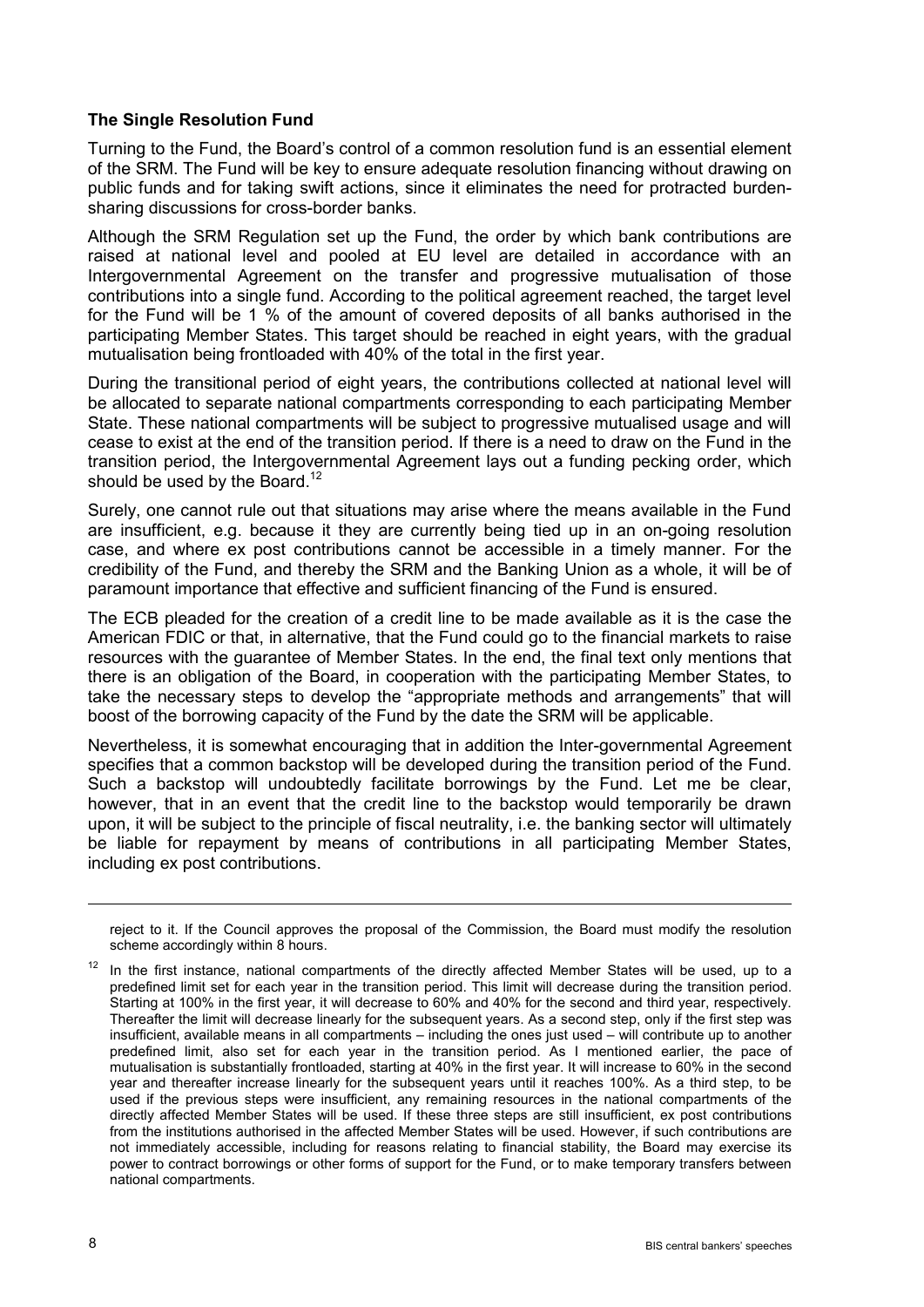#### **Banking Union and European Integration**

I mentioned before that the Banking Union complementing Monetary Union will have farreaching implications for European integration in general as it implies a vast sharing of sovereignty. European construction is still under the grips of the Jean Monnet functional method of integration: at each new reform step, other become logical and pressing. Regarding Banking Union itself, the other element that should complement centralised supervision and bank resolution in a banking union concerns a centralized deposit insurance scheme.

Such a scheme would have several benefits. It would be commensurate to the centralized supervisory regime, and ensure that decisions that are taken on a centralized level affect depositors in all countries in the same way, thus ensuring a level playing-field. Depositors would be treated in a uniform way across countries, independently of their location and the location of the bank to whom they have entrusted their savings.<sup>13</sup>

What was achieved in December 2013, when the co-legislators agreed on the Deposit Guarantee Scheme Directive (DGSD) was only a little part of what in the end will be necessary. Undoubtedly, the DGS Directive will further strengthen and harmonise depositors' protection, thereby enhancing financial stability in the EU. It will ensure that deposits will continue to be guaranteed up to €100 000, per depositor and bank, in all Member States. Furthermore, it will strengthen the financing of the DGS in all Member States, notably by requiring a significant level of ex-ante funding (0.8% of covered deposits) to be met in ten years. However, a full-fledged scheme to foster financial integration would imply the setting up of a euro area wide deposit protection scheme. In particular in times of widespread financial instability, deposit insurance payoffs depend not only on the legal framework they are based on, but also on the ability of the deposit insurance fund to cope with large-scale banking failures. Doubts on this ability, due to concerns on the fiscal health of the sovereign, could for instance easily reinforce the possibility of local bank runs.

From a central bank perspective, the establishment of a common deposit insurance scheme is of less urgency than the other components of a Banking Union. Still, it is an important element that that should be pursued later, as it will be important to fend off bank runs on cross-border banks, thereby enhancing trust in the European banking sector.

The completion of Banking Union is however not the end of the journey. For instance, I mentioned before that Banking Union will tend with time to consolidate the banking sector and open the possibility for an increased role of capital markets in diversifying the financing of the European economy. However to fully reap the benefits of capital markets integration we need legislative changes that complete the programme of financial services integration, particularly in relation to the capital markets. That would include changes to company law, bankruptcy rules and procedures, and higher harmonisation in the taxation of financial products. I would urge the Commission to promote these issues.

Other necessary institutional developments have also been well identified in the President Van Rompuy's Report "Towards a genuine Economic and Monetary Union".<sup>14</sup> They include the reference to progress towards fiscal union, economic union and political union.

First, a more complete Fiscal Union along the lines described in that Report seems necessary for the euro area, which goes beyond mere disciplinary rules. Specifically, it calls for the euro area *"….the establishment of a fiscal capacity to facilitate adjustment to* 

<sup>&</sup>lt;sup>13</sup> Dirk Schoenmaker and Daniel Gros "A European Deposit Insurance and Resolution Fund: An Update" DSF Policy Paper Series September 2012.

<sup>&</sup>lt;sup>14</sup> See "Towards a genuine Economic and Monetary Union" a Report by the President of the European Council in close collaboration with the Presidents of the European Commission, the Eurogroup and the ECB, (http://www.european-council.europa.eu/the-president/eurozone-governance).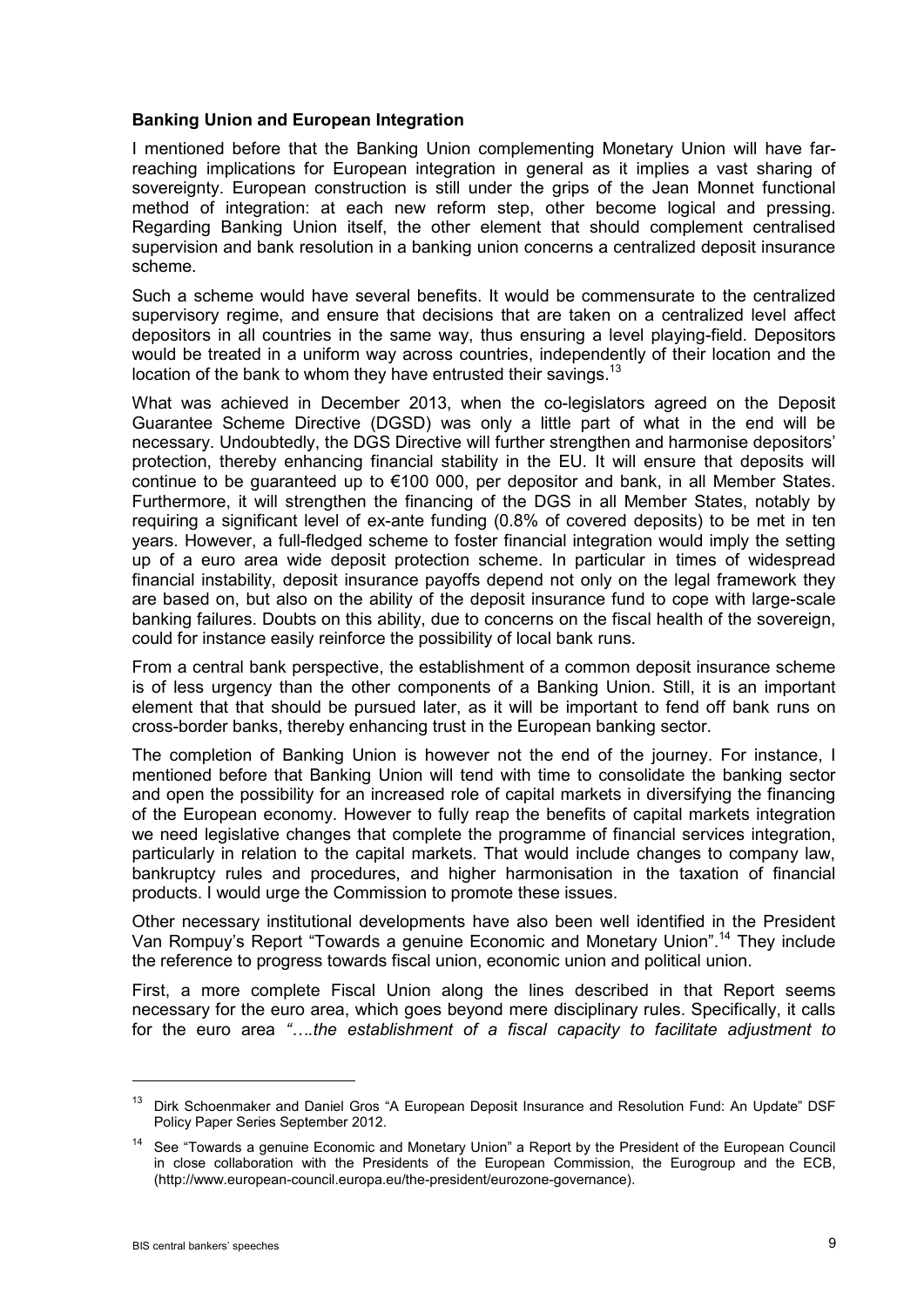*economic shocks. This could take the form of an insurance-type mechanism between euro area countries to buffer large country-specific economic shocks."*

Second, under the umbrella of Economic Union, we need further progress towards the completion of the single market in services, and a more co-ordinated approach to macroeconomic policy at the euro area level.

Finally, the sovereignty-sharing that monetary union represents implies moving forward towards political union. We need now to complete the integration of European nations. The political union pillar, is needed to ensure that the other pillars have sufficient democratic legitimacy. I will not dwell long on this issue, as it is fundamentally a matter for the Member States and European citizens. It should suffice to say that the crisis has shown the limits of applying a national mind-set in a deeply integrated monetary union. In this sense, political union is not about moving forward, but about catching up with the depth of economic and financial integration that already exists.

What is at stake refers basically to democratic accountability and legitimacy. An important element of legitimacy has been provided in the past, in the European Union and other democracies, by what Fritz Scharpf called output legitimacy (or government for the people)<sup>15</sup>, that is, by the effectiveness of the system in ensuring the continuous improvement of the citizens´ quality of life. All advanced democratic countries and consequently the European Union will face challenges in this front stemming from the prolonged period of slow economic growth that has now just started. This is the consequence of two types of processes. First, the adjustment, in the form of balance-sheet recession, that the crisis represented. Second, by the structural problems created by ageing populations, globalisation, energy and environmental risks and decreasing returns of technological progress recently underlined by Robert Gordon<sup>16</sup>.

In this context, the attention that will have to be given to the other form of political legitimacy referred by Scharpf gains accrued importance. This calls for greater participation by citizens in European decisions. In some ways, it may stand-out as contradictory with the search for effectiveness linked with the first form of legitimacy requiring stronger central deciding bodies. To understand the great difficulty in addressing this issue, we could establish an analogy with the political trilemma of the world economy, as recently stated by Dani Rodrik<sup>17</sup>: "we cannot simultaneously pursue democracy, national determination and economic globalization", but I will not enter into such complications. I will recall, however, that in this context, we should never forget that Europe is unique: it is neither a nation nor a state. Political life and legitimacy continues to take place mostly at the level of nation-states. This implies that to foster legitimacy we have to act on the two levels the European and the national by giving for instance, the European Parliament a stronger euro area dimension and encouraging greater engagement of national parliaments in euro area discussions.

## **Conclusion**

Let me conclude.

We must recognize and confront the fact that the logical steps towards deeper integration that I just mentioned seem to run against what seems to be the mood of many Europeans, on the eve of European Parliament elections. It is true that crises always open the door to

<sup>&</sup>lt;sup>15</sup> See F.W. Scharpf [\(http://www.mpifg.de/people/fs/publikation-art\\_en.html\)](http://www.mpifg.de/people/fs/publikation-art_en.html).

Robert Gordon (2012) "Is US growth over? Faltering innovation confronts the six headwinds" CEPR Policy Insight n. 63. Robert Gordon (2014) "The demise of US economic growth: restatement, rebuttal and reflections" NBER wp 19895, Feb 2014.

<sup>17</sup> David Rodrik (2011) "*The globalizationparadox: why global markets, States and Democracy can't coexist"*  Oxford University Press. Antonio Fatás blog "The UK makes the Euro Area look good" May 8, 2014.